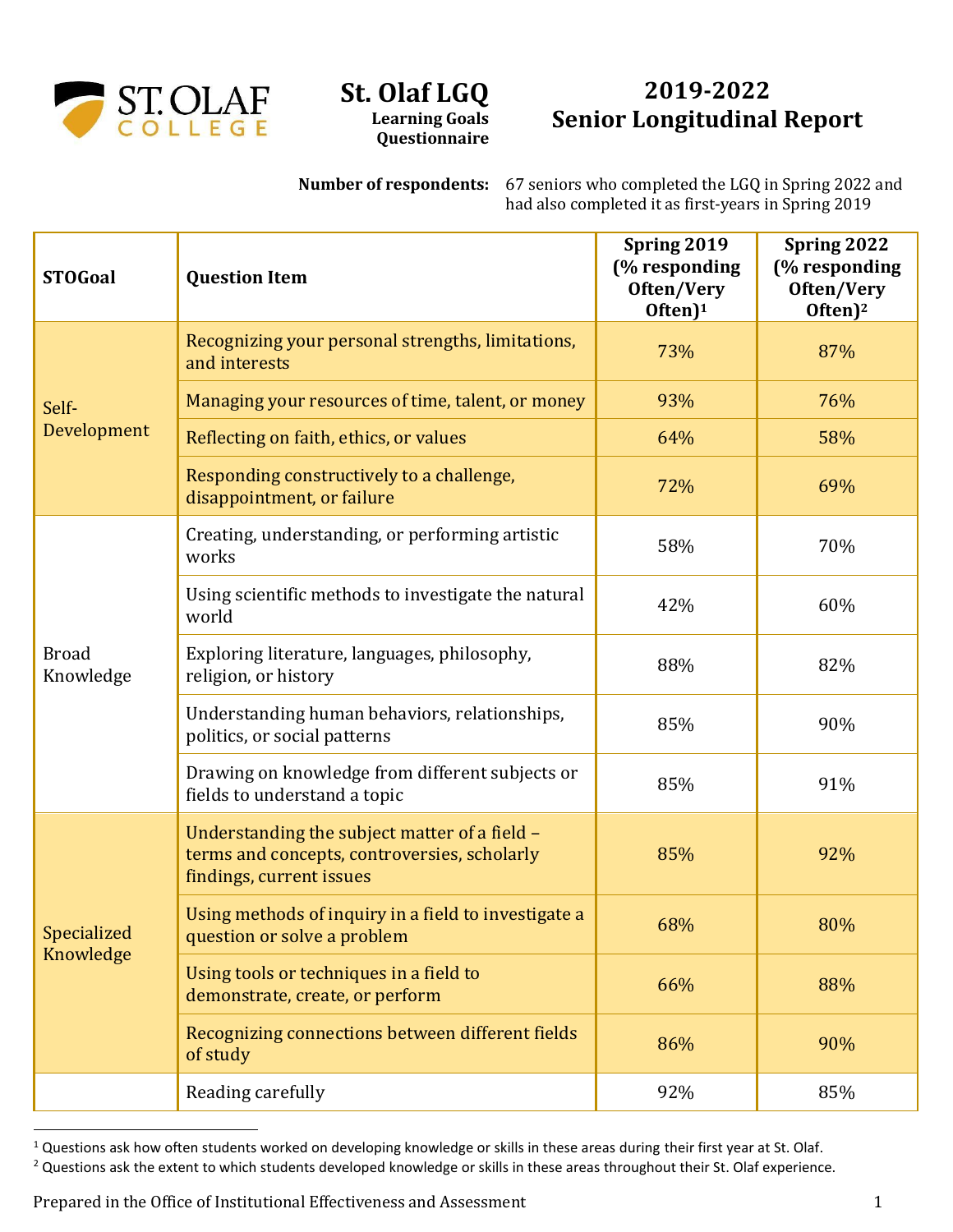| Critical<br>Thinking                                                          | Thinking critically                                                                  | 100% | 96% |
|-------------------------------------------------------------------------------|--------------------------------------------------------------------------------------|------|-----|
|                                                                               | Understanding and using quantitative information                                     | 71%  | 75% |
|                                                                               | Finding and evaluating academic research<br>resources                                | 75%  | 96% |
|                                                                               | Stating and supporting an argument with<br>evidence                                  | 86%  | 97% |
| Communication<br>and<br>Collaboration                                         | Writing clearly and expressively                                                     | 92%  | 93% |
|                                                                               | Speaking persuasively and confidently                                                | 60%  | 79% |
|                                                                               | Listening thoughtfully                                                               | 95%  | 91% |
|                                                                               | Understanding and expressing ideas in more than<br>one language                      | 75%  | 42% |
|                                                                               | Working effectively with others to accomplish a<br>goal or complete a project        | 80%  | 85% |
| Connecting and<br>Applying<br>Learning<br>(Integration<br>and<br>Application) | Thinking creatively                                                                  | 83%  | 84% |
|                                                                               | Solving problems                                                                     | 85%  | 93% |
|                                                                               | Connecting information and ideas from different<br>sources or experiences            | 92%  | 91% |
|                                                                               | Applying your knowledge to new situations or<br>problems                             | 75%  | 88% |
| Responsible<br>Engagement                                                     | Being a good family member, friend, or neighbor                                      | 83%  | 64% |
|                                                                               | Working to make a difference in the local<br>community                               | 35%  | 43% |
|                                                                               | Understanding and responding to global systems<br>and challenges                     | 49%  | 51% |
|                                                                               | Interacting effectively with people from cultural<br>backgrounds other than your own | 88%  | 67% |
|                                                                               | Analyzing and applying ethical principals in<br>making decisions                     | 77%  | 73% |
| Discerning and<br>Pursing Life's<br>Purpose<br>(Vocational<br>Discernment)    | Reflecting on your learning experiences and<br>outcomes                              | 83%  | 73% |
|                                                                               | Using many resources to establish goals and make<br>plans                            | 75%  | 72% |
|                                                                               | Developing a sense of vocation                                                       | 54%  | 58% |
|                                                                               | Preparing for continued learning throughout your<br>life                             | 72%  | 78% |